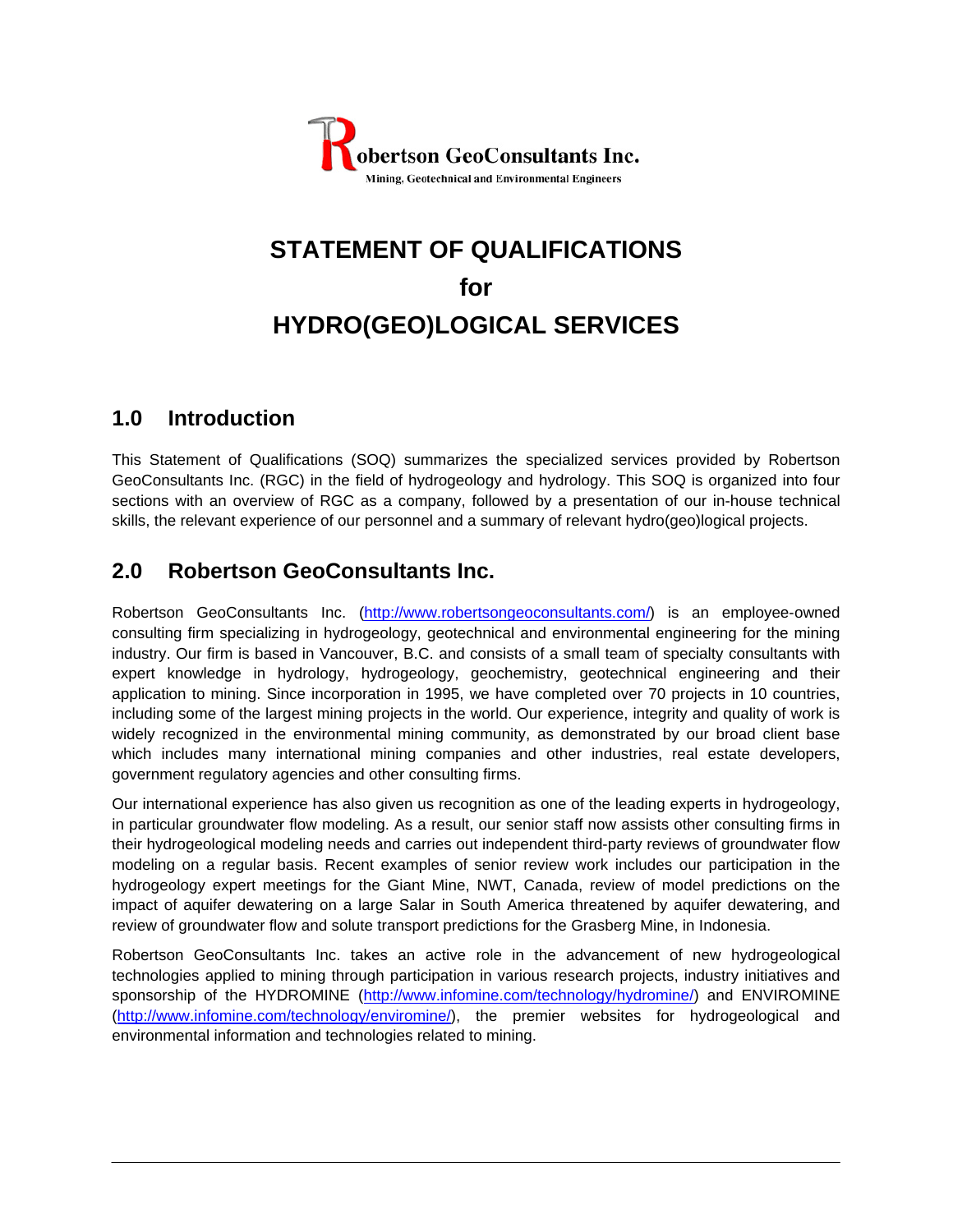# **3.0 Hydro(geo)logical Services**

RGC offers a broad range of hydro(geo)logical consulting services for mining, industrial and municipal properties, including:

- Aquifer Characterization (including drilling, monitoring well installation & hydraulic testing);
- Watershed Hydrology and Water Balance Studies;
- Watershed Geochemistry and Load Balance Studies;
- Groundwater Modeling (unsaturated/saturated flow and solute transport);
- Open-pit Water Balance Studies;
- Assessment & Prediction of Groundwater Quality;
- Development of Aquifer Protection and Remediation Strategies;
- Design and Implementation of Groundwater Monitoring Plans;
- Dewatering/depressurization studies (often integrated with geotechnical design); and
- Corporate Consulting and Senior Review.

Robertson GeoConsultants Inc. provides a full suite of technical services related to field investigations including drilling, monitoring well installation, hydraulic testing, water level monitoring and water quality sampling. Our staff has experience with all major drilling and well installation methods and is familiar with local and international guidelines and regulations pertaining to surface water and groundwater monitoring and sampling. RGC has developed an expertise in hydraulic testing ranging from single borehole testing (slug test, single well pump test or packer testing) to full-scale pump tests of larger aquifers. We routinely employ computer-aided techniques for interpretation of well testing, including 3D groundwater flow modeling for interpretation of full-scale aquifer pump tests.

Robertson GeoConsultants Inc. provides a range of surface water and groundwater modeling services related to water management and aquifer remediation. Our modeling team is experienced with a wide range of numerical modeling techniques and commercial modeling software packages giving us flexibility to select the modeling approach most suited to project objectives. We offer modeling services ranging in scope and scale from solute transport in streams and rivers; infiltration through the uppermost, unsaturated zone; to deep, regional groundwater flow in large aquifer systems. Groundwater flow and transport models are often integrated with hydrological and/or geochemical models to provide the correct boundary conditions. The results of field investigations and numerical modeling are commonly used in environmental assessments, development of surface water and groundwater protection and/or remediation strategies and design of monitoring programs.

Robertson Geoconsultants Inc. employs a wide variety of computerized tools to assist in surface and groundwater investigation projects:

- Modeling packages: PHREEQ, MINTEQA2, EQ3/6, OTIS, Groundwater Modeling System (GMS), MODFLOW (FD), MODPATH, MT3D, FEFLOW, SEEP/W, HYDRUS, SOILCOVER
- Data analysis software: AQUIFERWIN, AquaChem, LogPlot, QuickSurf, AutoCad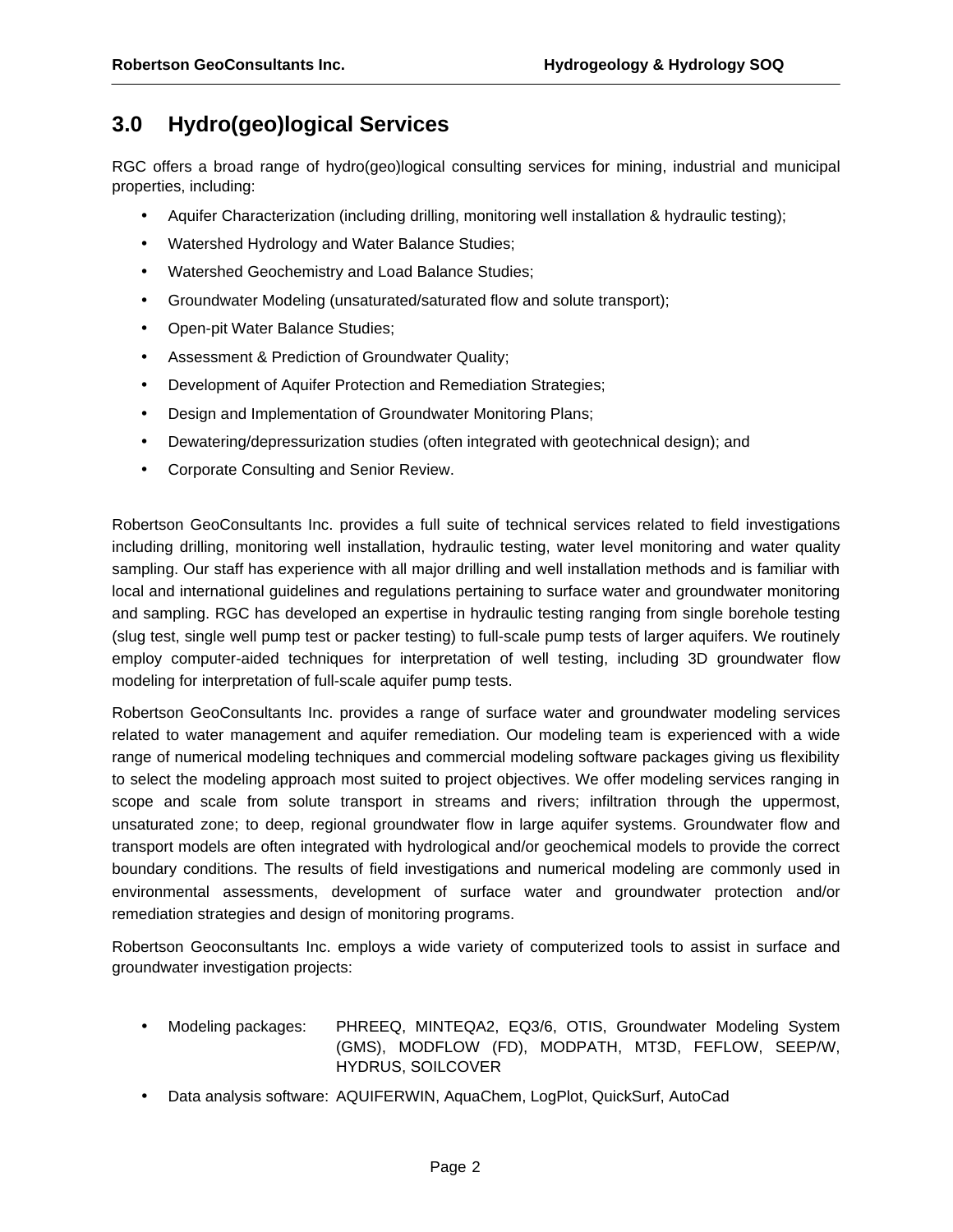In addition, RGC has developed interactive Flow Analysis Tools, which are currently available to the general public on the HYDRO TOOLS section of the HYDROMINE website (http://www.infomine.com/technology/hydromine/).

# **4.0 Personnel**

This section summarizes our key personnel with experience in hydrogeology and/or hydrology, including associated consultants, who work with RGC on a regular basis. Brief descriptions of the key individuals with particular emphasis on each member's experience in hydrogeology and/or hydrology are provided below. Detailed resumes for the key project team members can be found on the company website (http://www.robertsongeoconsultants.com/personnel/personnel.asp).

*Andrew MacG. Robertson, Ph.D., P.Eng.:* **Dr. Robertson** has a B.Sc. in Civil Engineering, a Ph.D. in Rock Mechanics, and 30 years of experience in geotechnical and environmental engineering. He was the lead investigator and/or designer for numerous project teams for mining companies and provides review, senior evaluation, and counseling to a number of mining companies, research establishments, professional associations and provincial, state and federal agencies. Dr. Robertson has an international reputation as a specialist in the prediction/control of acid rock drainage.

Dr. Robertson is president of Robertson GeoConsultants Inc. He serves as lead investigator in geotechnical studies and serves in a review capacity for hydrogeological projects.

*Christoph Wels, Ph.D., M.Sc.:* **Dr. Wels** has a M.Sc. in Watershed Hydrology and a Ph.D. in Hydrogeology and has over 15 years of experience in groundwater related studies. He completed his doctorate at the University of British Columbia on the subject of numerical modeling of groundwater flow and solute transport in fractured rock. Dr. Wels has led numerous groundwater investigations and groundwater modeling studies for international and local clients. He is experienced in the use of a wide range of modeling tools ranging from specialized models to simulate infiltration and percolation in unsaturated soils to simulating complex, regional aquifer systems. Dr. Wels also assists other consulting firms as an advisor and has participated on review boards and carries out peer reviews for hydrogeological projects. Dr. Wels has authored numerous publications on various aspects of groundwater flow modeling and is currently editor of the HYDROMINE website.

Dr. Wels is Principal and Senior Hydrogeologist with Robertson GeoConsultants Inc.. He serves as lead investigator in most hydrogeological projects. His responsibilities include project management, supervision of modeling studies and senior review.

*Shannon Shaw, B.Sc. M.Sc.:* **Ms. Shaw** has a B.Sc. in Chemistry and Geological Sciences, a M.Sc. in Geological Sciences and 6 years of consulting experience in geochemical related studies. Her specialization is in the assessment of the geochemical impacts of mining to the surrounding environment, (in particular to surface and groundwater resources) and the development of contaminant control strategies for impacted areas. Ms. Shaw has extensive field and modeling related experience including geochemical speciation and transport modeling for a wide range of projects. She also assists other consulting companies as a third party reviewer for geochemical projects.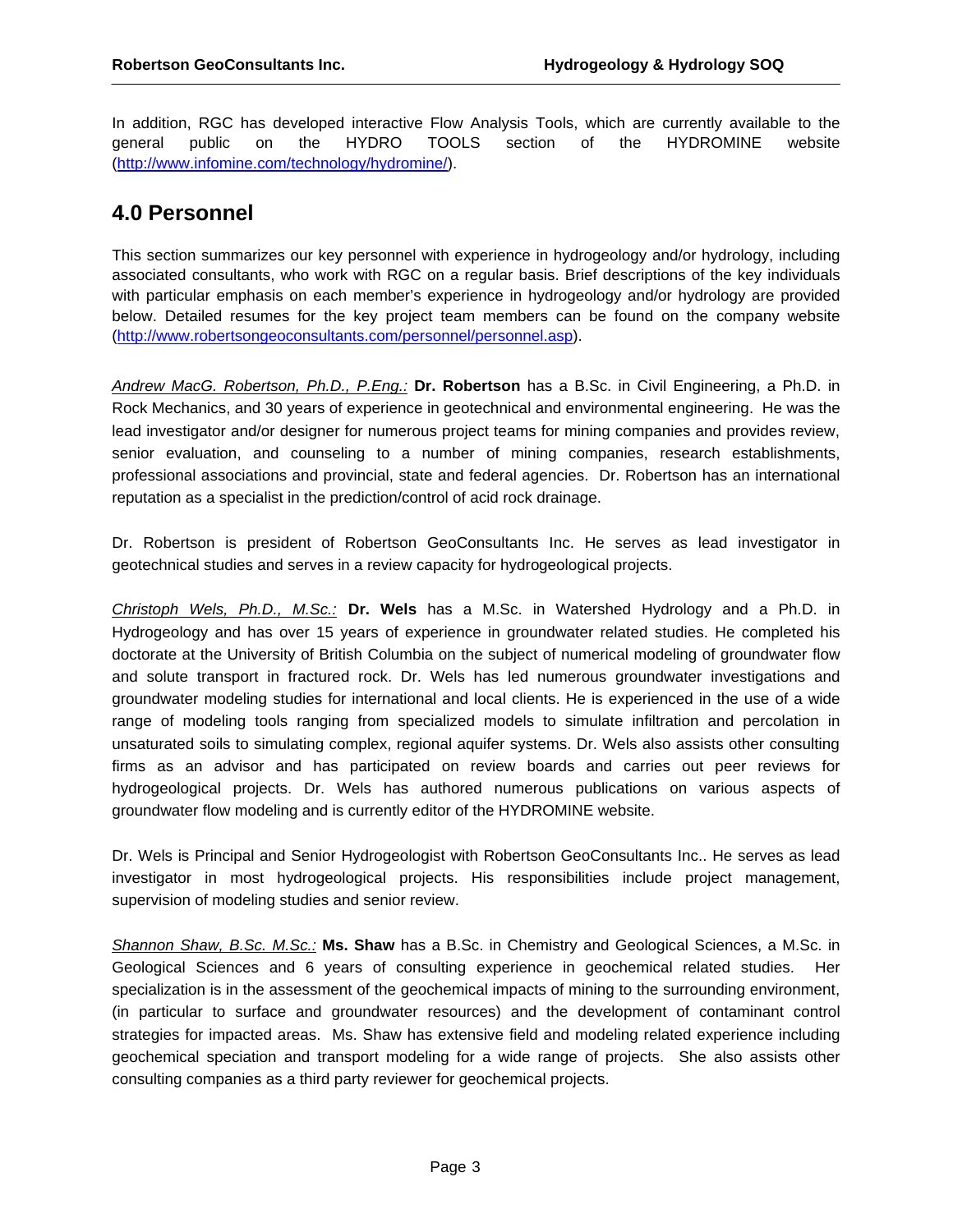Ms. Shaw is the Senior Geochemist with Robertson GeoConsultants Inc. and serves as the lead investigator in most geochemical studies. Her responsibilities include project management, all aspects of geochemical and load balance studies and third-party review.

*Laura Findlater, B.Sc.:* **Ms. Findlater** holds a B.Sc. in Geology and has recently completed her undergrad thesis on groundwater flow modeling under the supervision of Dr. Leslie Smith. Since joining RGC in 2001, she has completed several modeling assignments including the development of a comprehensive groundwater flow and solute transport model for the Woodcutters Mine site and the prediction air and water movement in waste rock piles (using TOUGH AMD). Laura was also responsible for the development of the interactive Flow Analysis tools available on the HYDROMINE website.

Ms. Findlater is a Staff Hydrogeologist with Robertson GeoConsultants Inc. and is responsible for numerical modeling using a range of numerical modeling tools (including standard groundwater flow and solute transport models).

*Patrick Bryan, M.Eng., P.Eng.:* **Mr. Bryan** is a hydrologist with 17 years of consulting experience, largely centered on the preparation of water resource and environmental studies. This has encompassed a broad range of projects from analysis of rainfall and runoff in major catchments to estimation of runoff from small, un-gauged watersheds. Both water quality and quantity have been issues in the majority of Mr. Bryan's experience and he has developed models for predicting water quality in large rivers, reservoirs and at mine sites. He has considerable experience in characterizing the hydrology and climate of British Columbia. He is currently providing hydrological and hydraulic consulting services for the Britannia Mine Reclamation Study.

Mr. Bryan is a close associate of Robertson GeoConsultants Inc. and assists RGC in all aspects of surface hydrology and water balance studies.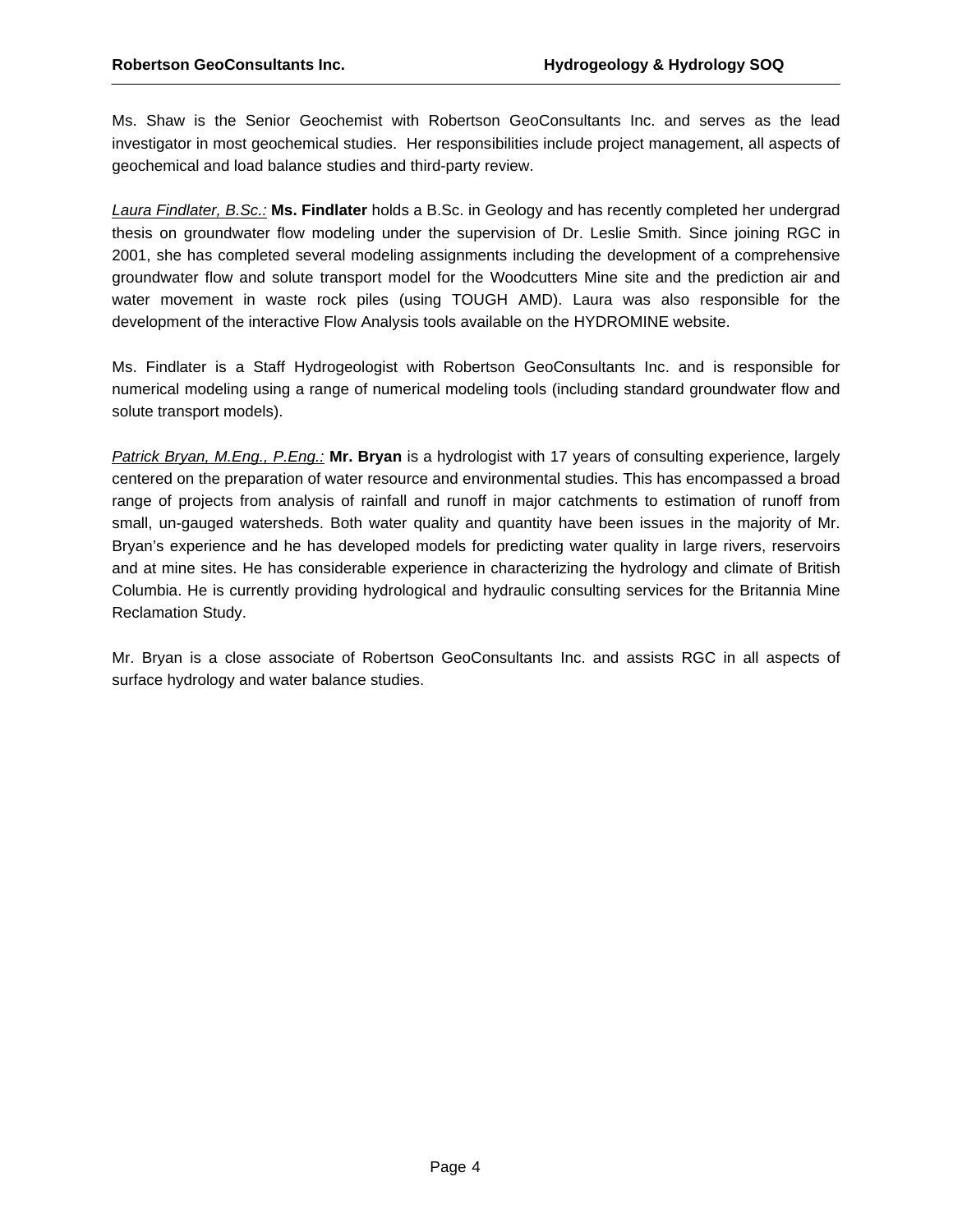# **5.0 Relevant Experience**

This section summarizes several hydro(geo)logical projects, which Robertson GeoConsultants Inc. has successfully completed in recent years. A more complete description of our experience can be found on the company website.

### *Woodcutter's Mine, Australia*

The Normandy Woodcutters Mine Site is located 80km south of Darwin, Northern Territory, Australia. Between 1985 and 1998, the Woodcutters mine exploited a large lead-zinc deposit using open pit and underground mining techniques. Decommissioning of the mine began in 1999 and included reflooding of the open pit and relocation of all (sulphidic) tailings into the open pit. In November 2000, Normandy decided to temporarily stop reclamation work in order to re-assess their reclamation plan due to concerns about the faster than predicted recovery of groundwater levels in the open pit.

Robertson GeoConsultants Inc. was retained to carry out a detailed hydrogeological investigation and to predict future recovery and solute transport. A comprehensive drilling and monitoring well installation program was carried out and a water level and water quality monitoring program was initiated. In addition, a field and laboratory-based geochemical study of the waste rock and associated plume delineation was completed. This field data was used to calibrate a 3D groundwater flow (MODFLOW) and transport model (MT3D) for the Woodcutters site. This model was then used to predict future recovery of the groundwater levels and to evaluate the impact of pit reflooding and various cover options for the waste rock dump on the local groundwater system. Predictions were made for future off-site migration of contaminants in the groundwater system.

### *Questa Tailings Facility, USA*

Molycorp, Inc. (Molycorp) owns and operates a large tailings facility (240ha) located adjacent to the town of Questa, in northern New Mexico, USA. The facility contains over 1 million tones of tailings from the Questa molybdenum mine, located 3.5 miles east of Questa.

Molycorp retained Robertson GeoConsultants Inc. to study the potential impact of tailings seepage on the groundwater system and to develop closure measures to mitigate any impacts. A field investigation was carried out to characterize the tailings and the local groundwater system. Geochemical modeling was performed to estimate long-term pore water quality. A three dimensional groundwater flow model (MODFLOW) was developed to evaluate the fate of tailings seepage in local and regional aquifer systems ("telescopic modeling approach"). Modeling of tailings seepage was also performed to predict the rate of dewatering (leachate flux) over time. The results of these analyses were combined to predict trends of metal and sulphate concentrations after closure in the most vulnerable, perched groundwater system beneath the tailings impoundments.

### *Zortman and Landusky Mines, USA*

Pegasus Mining Co. operated the Zortman and Landusky mines, located in north-central Montana, from 1979 until 1998 as open pit gold heap leach operations. As a result of the company's bankruptcy, the mines became the responsibility of the regulatory agencies, who began reclamation studies in 1999 utilizing the funds from an established bond. One of the main reclamation issues for the sites relates to water quality and water management.

Robertson GeoConsultants Inc. (RGC) was retained as a sub-contractor to Spectrum Engineering in order to assist in a number of technical investigations for reclamation planning, including site wide water and load balances. The work was completed in stages and consisted of geochemical characterization and load balance calculations utilizing hydrological and hydrogeological information on the site. This included a detailed assessment of the effects of draindown and water-rock interactions in the leach pad facilities on the leach pad water quality and subsequent water management strategies. In addition, an analysis of the potential loads not being captured by existing capture systems was completed thereby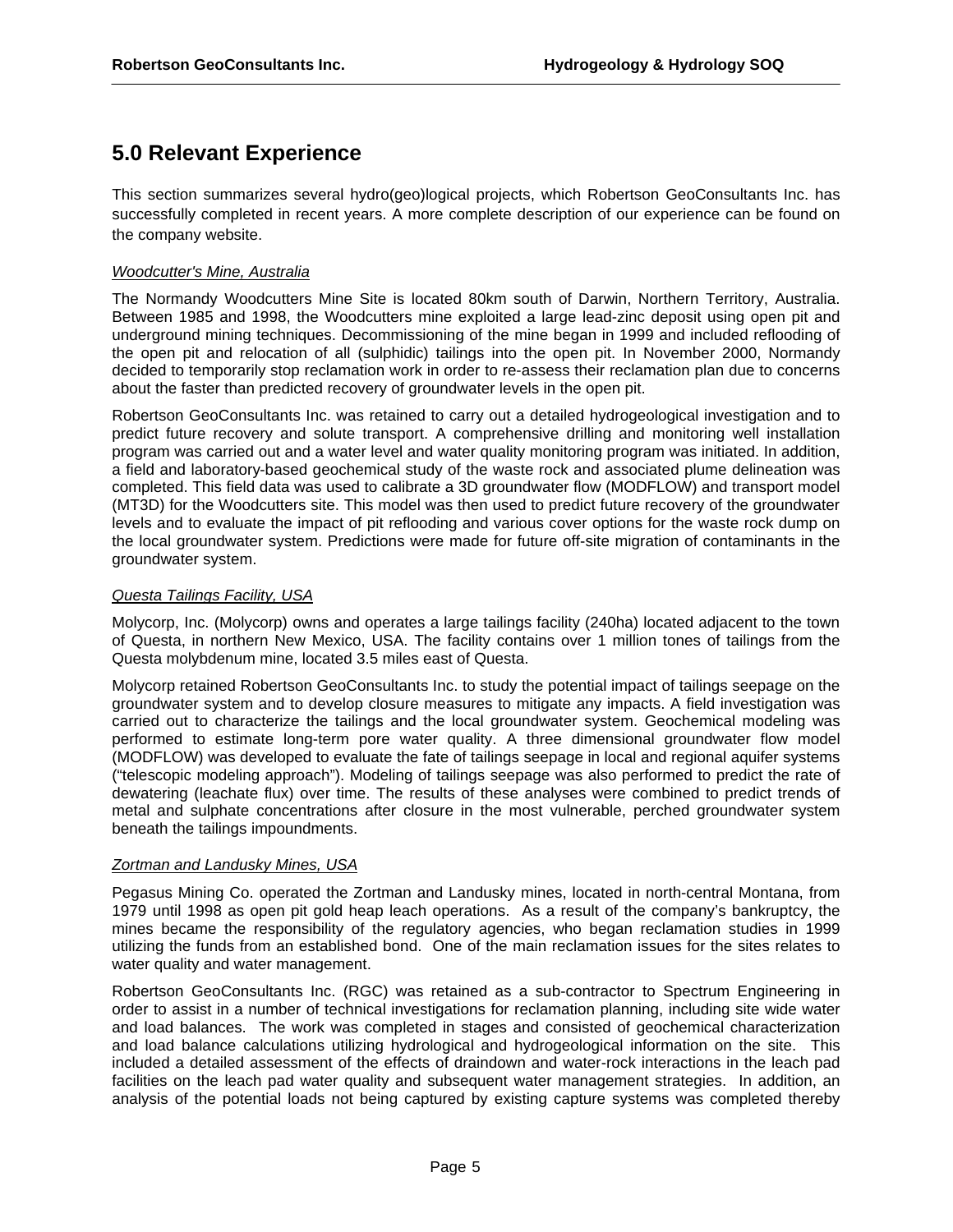allowing an assessment of the potential down gradient surface and groundwater impacts. As a result of these assessments, some modifications to water management on the site have been made in order to best utilize existing facilities, minimize cost and protect the receiving environment. RGC also predicted the net infiltration into alternative mine waste covers proposed for closure to allow a water and load balance analysis for post-closure conditions.

### *Fullerton Site, North Vancouver, Canada*

Historic leakage of diesel fuel from several storage tanks located on the former Home Oil Depot in North Vancouver had resulted in hydrocarbon contamination of the local groundwater. In 1996, Concert Properties Ltd. purchased the adjacent Fullerton Property with plans to develop a Harbourside Business Park. However, one important condition for approval of the development plans by the City was the cleanup of the hydrocarbon contamination on this site.

Robertson GeoConsultants Inc. was retained to design a hydraulic barrier system that would protect the Fullerton site from re-contamination by groundwater from the neighboring former Oil Depot site during and post-remediation. A field investigation was carried out to characterize the local aquifer system. This field data was used to calibrate a three-dimensional groundwater flow model (MODFLOW) for the site. The calibrated model was then used to design a hydraulic barrier system consisting of a 270m long Waterloo Barrier®, seven extraction wells and a shallow drain system. The remedial plan for the Fullerton site, one of the largest of its kind in B.C. history, was approved and implemented in 1998. The hydraulic barrier system operated successfully until completion of the remedial work in 2001. Today, the Harbour Business Park is considered one of the prime real estate properties on the North Shore.

#### *Warrego Tailings Impoundment, Australia*

Mining of the Warrego copper-bismuth-gold deposit commenced in the late 1950s and operated up to late 1989. In addition to the Warrego mine production, ores from adjacent mines were transported to the Warrego site for processing. In 1999, Normandy Tennant Creek Pty. Ltd. started developing closure strategies for their Warrego tailings storage facilities (TSF).

Robertson GeoConsultants Inc. and O'Kane Consultants Inc. were retained to propose strategies for the rehabilitation of its Warrego TSF. All historic water quality and water level data were reviewed to develop a conceptual model. A geochemical investigation of the tailings was completed and a 3D groundwater flow model (MODFLOW) was then developed for the site to assess current impacts and to evaluate the effectiveness of alternative cover placement scenarios on groundwater quality. The future water quality of the receiving groundwater was estimated with the calibrated groundwater flow model using the mass balance approach. A particle tracking routine (MODPATH) was used to demonstrate the spatial extent of the local aquifer system receiving tailings seepage.

### *Red River Watershed, USA*

The Red River watershed located in the Sangre de Cristo Mountains of New Mexico is a tourism area in which copper, gold and molybdenum mineralization has resulted in localized areas of natural acid rock drainage, as well as historic and current mines and related disturbance. The relative impact of natural and anthropogenic processes on the Red River stream and groundwater aquifer has been a concern to mining operators, regulatory agencies and NGO's in the area.

Robertson GeoConsultants Inc. (RGC) was retained by Molycorp Inc., a molybdenum mining company in the watershed, to quantify the naturally occurring metal loads from mineralized areas (including naturally occurring hydrothermal scars) upstream of the mine, to define site-specific background concentrations, and to determine key factors impacting spatial and temporal variations in metal concentrations and loads. To meet these objectives, a study was completed that included a comprehensive sampling and testing program of soil and bedrock from mineralized areas, and also a ground water and surface water quality monitoring program in selected mineralized watersheds. The field data were used to calculate sulfate and metal loads from the scar watersheds. In addition, a runoff and load model was developed for the entire Red River basin (290km<sup>2</sup>), which was calibrated using historic (+30 years) runoff and water quality data.